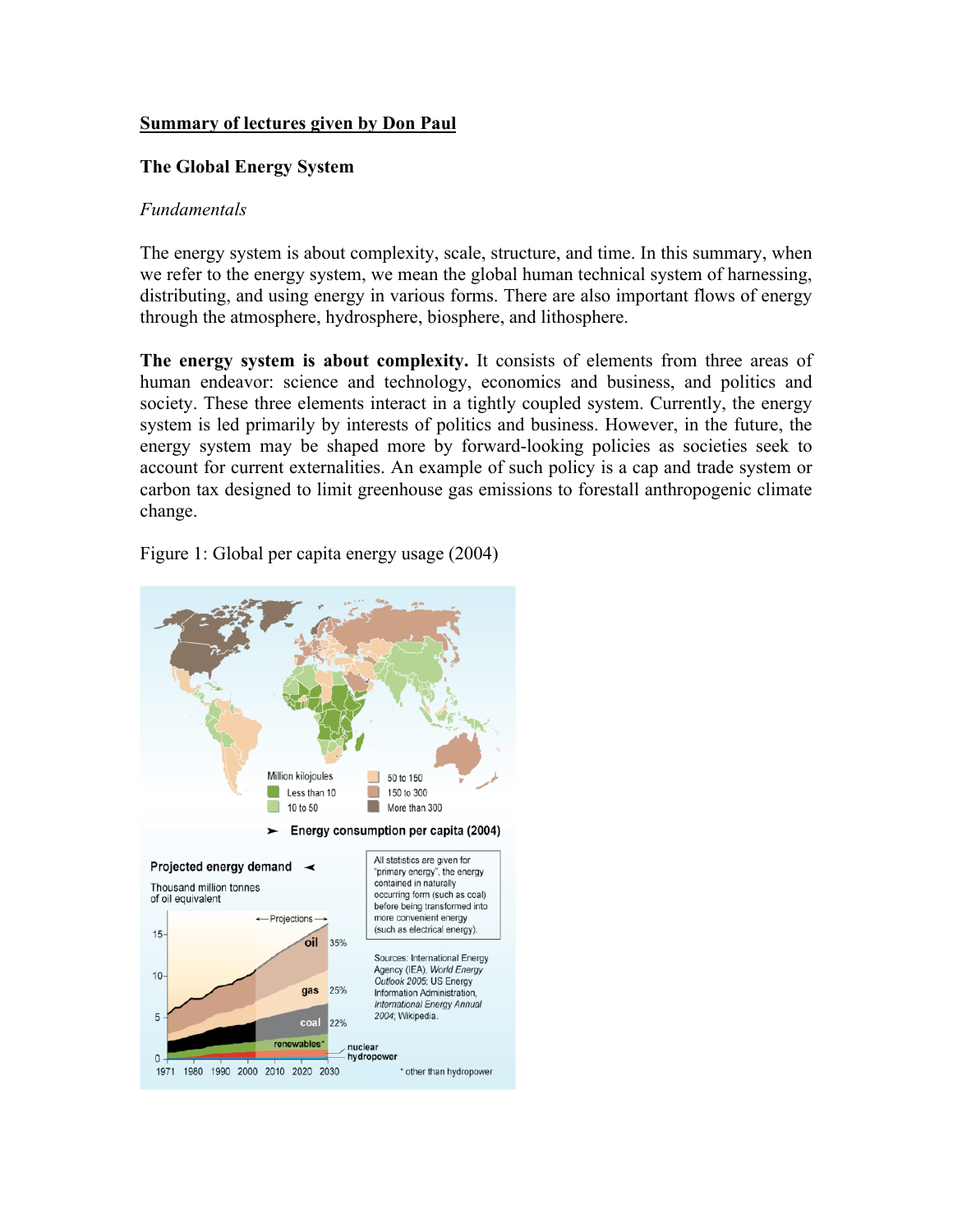**The energy system is about scale.** In aggregate, huge amounts of resources are devoted to the system. To get an impression of the vast scale of the system, note the following statistics. Global fuel consumption is about one trillion gallons, or roughly one half gallon per person per day. The electricity generation capacity in the United States is about one trillion watts. The world consumed about one trillion barrels of oil over the past 125 years. Both known oil reserves and estimated conventional oil yet to be found total about one trillion barrels. The world contains about one trillion tons of coal reserves. Over the next 25 years, about \$20 trillion in capital spending will be needed simply to maintain the current energy system as it exists now.

Given the size of the energy system, even changes of one percent in its makeup are vast in scope, cost, and impact. For example, increasing global oil reserves by one percent requires \$200 billion in capital investment. Installation of ten gigawatts of photovoltaics in the United States would add one percent to its capacity to generate electric power. The production of corn ethanol in the United States, though it makes up only one percent of liquid fuels globally, is larger than ethanol production in Brazil. As energy technologies scale up, minor effects can grow into large ones (e.g. displacement of food production by corn ethanol) and may have both intended and unintended consequences. Note that the size of the individual technologies in the energy system varies in scale over orders of magnitude, both in linear size and amount of power that flows through them. For example, compare a cell phone charger to a nuclear power plant. The businesses and governments that provide and regulate energy services, respectively, also vary greatly in size.

**The energy system is about structure.** The energy supply chain consists of three components: electric power, transportation fuel, and natural resource development. All three supply chains contain elements across multiple spatial and temporal scales. Components of the supply chains include land, generation, transport, storage, and distribution. These components are affected by current business models and government regulation. The structure of supply chains also depends on the physical nature of the carrier of the energy, for example electric current as contrasted to liquid hydrocarbons.

**The energy system is about time.** The history, present, and future of the energy system coexist. Supply and demand for different types of energy varies through time. Multiple generations of energy technology coexist because the lifetime of energy infrastructure is often best measured in decades. Compare this inertia of the energy system to the software industry, where codes can be updated very quickly over a large number of installed computers. The energy system is path dependent. Plans to change the makeup of the energy system require different investments of financial, social, and natural capital depending on the pathway over which they intend to achieve their goals. An understanding of the history of the energy system is needed to understand how to plan for the future. Other types of inertia in the energy system are the dominant business models (including market inefficiencies and externalities), and slowness of many governments to change energy regulations. Note that work (in physics sense) performed to change the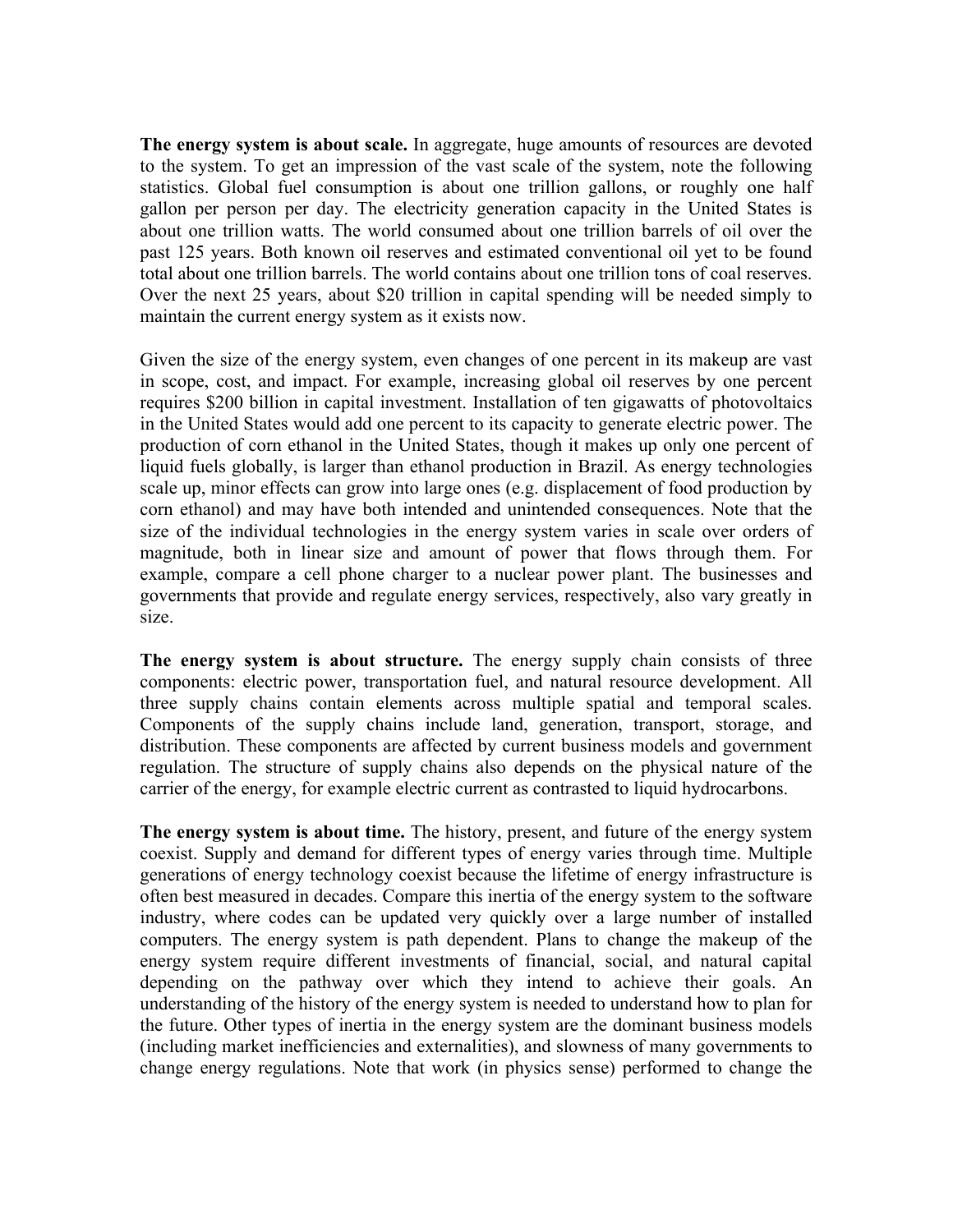state of a thermodynamic system and work (in labor sense) to change the makeup of the energy system are both path dependent.

Some important properties of the energy system can be seen via a look at the history of oil, as seen in the timeline of Table 1. The United States was the dominant actor in the oil market through the middle of the twentieth century. Then the formation of OPEC in 1960, the Santa Barbara blowout and oil spill in 1969, and the Arab oil embargo beginning in 1973 all underscored growing economic, environmental, and strategic vulnerabilities of the country's oil dependence.

Real Gasoline Pump Price: Annual Average 1919-2010 350 **Projections** 300 **Real Price** 250 Cents 200 per Gallon 150 100 **Nominal Price** 50 0 1919 1939 **B49** 1959 1969 1979 1999 2009 1929 1934 1954 1964 1974 1989 1994 1924  $\frac{34}{2}$ 1984  $\frac{3}{2}$ Short Term Energy Outlook-July 2009

Figure 1: Real gasoline pump prices 1919 - 2010 (EIA)

| Date | Event                                            | Oil price<br>(US\$/bbl) |
|------|--------------------------------------------------|-------------------------|
|      |                                                  |                         |
| 1870 | Standard Oil Trust is formed.                    | 60                      |
| 1908 | Ford Motor Company produces first Model T.       | 20                      |
| 1910 | US produces 60% of world's oil.                  | 15                      |
| 1911 | Standard Oil Trust is busted.                    | 15                      |
| 1919 | Texas railroad commission regulates Texas oil 25 |                         |

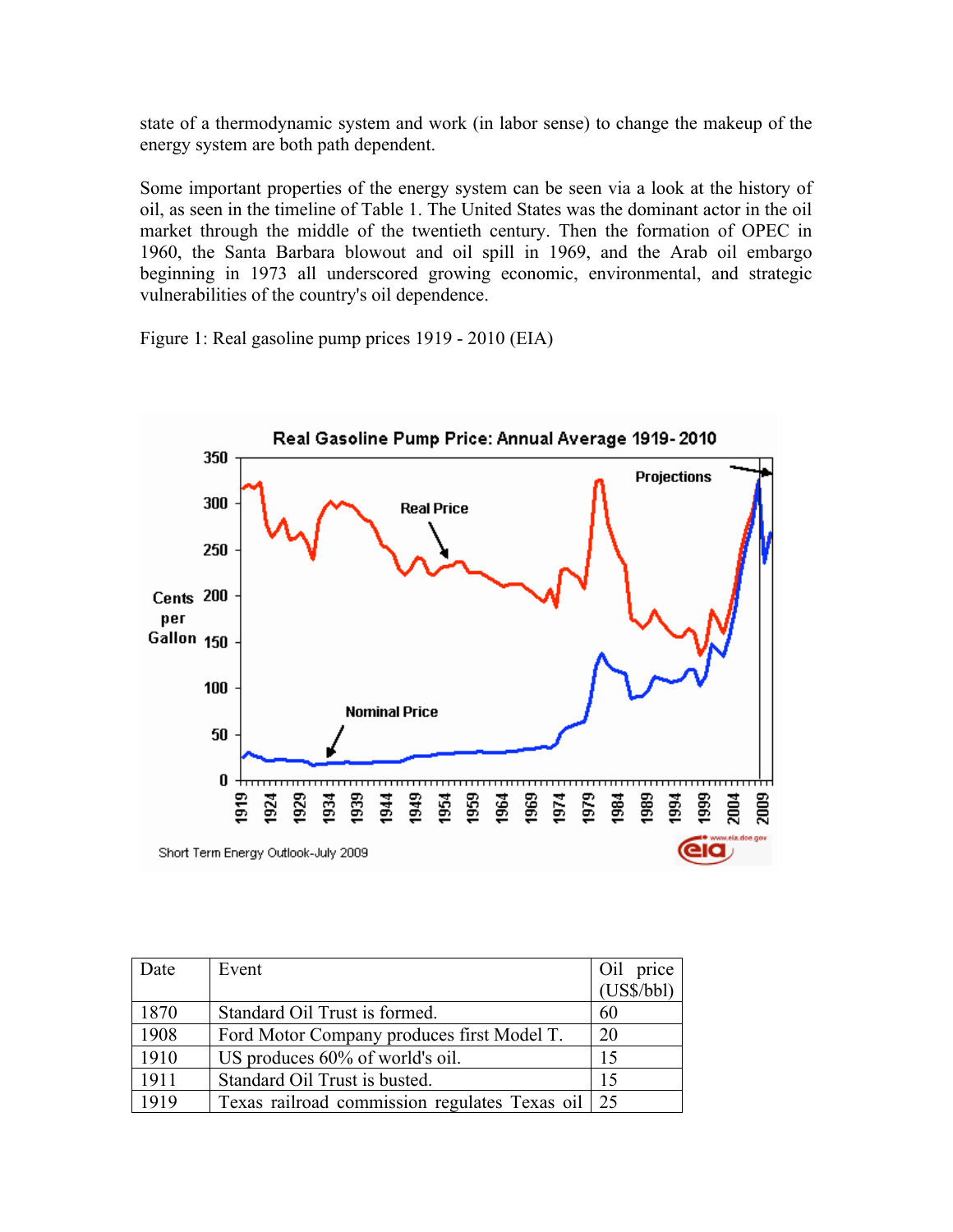|       | production to raise prices and preserve reserves. |    |
|-------|---------------------------------------------------|----|
| 1932  | Standard Oil of CA discovers oil in Saudi         | 15 |
|       | Arabia.                                           |    |
| 1940- | US supplies $>80\%$ of all oil used in WWII.      | 15 |
| 45    |                                                   |    |
| 1956  | Interstate Highway System begun (crucial for      | 15 |
|       | development of truck transport).                  |    |
| 1960  | OPEC is formed.                                   | 15 |
| 1968  | Prudhoe Bay oil field is discovered.              | 10 |
| 1969  | Santa Barbara channel blowout occurs.             | 10 |
| 1970  | US oil production peaks.                          | 10 |
| 1973  | Arab oil embargo begins.                          | 18 |
| 1979  | Iranian revolution occurs.                        | 45 |
| 1989  | Exxon Valdez oil spill occurs.                    | 30 |
| 1993  | China becomes net importer of oil.                | 20 |
| 2009  | China becomes largest auto producer.              | 50 |

Table 1: A timeline of important events in the history of oil, with prices given in 2007 US\$.

# *Long-Term Trends*

The long term trends in the developing energy system are driven, or have the potential to be driven, by global supply and demand growth, development of liquid fuels, efficiency efforts, and decarbonization.

Governments, businesses, and researchers use models to forecast global supply and energy demand. The behavior of such models depends crucially on their underlying assumptions. Only two models, however, treat interacting supply and demand in a dynamic way. Furthermore, most energy system models do not include low-probability high-impact events, colloquially known as black swans. An example of such an event in the oil energy system is the Arab oil embargo of 1973-1974. Most major models use the OECD as a proxy for industrialized countries; the OECD does not include China. Most forecasts have a significant amount of energy efficiency improvements built into the models.

Demand growth is driven by population and energy use per capita, which are both in turn driven by many other factors. The energy demand from OECD countries is expected to be exceeded by non-OECD countries, led by China, by 2010. This crossover reflects a major shift in the energy system. Currently demand growth is being led by the United States, China, and India. The coal sector is expected to undergo the largest growth between now and 2030. The current supply of liquid fuel will decrease. How this supply reduction will be compensated by shifts to electric vehicles, new discoveries of conventional supplies, and unconventional supplies including tar sands, biofuels, and conservation is an open question.

#### *Strategic Issues*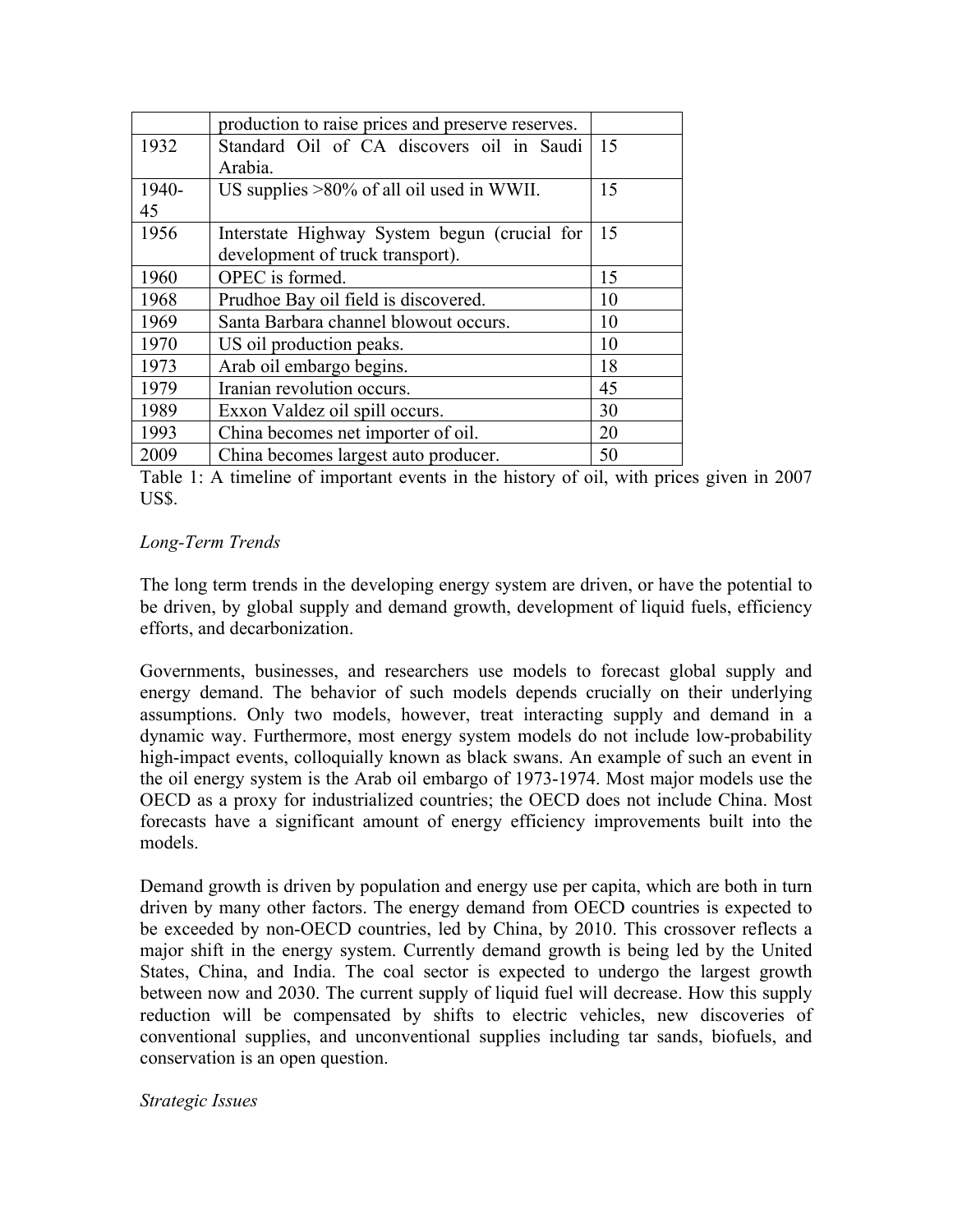The geopolitics of the global energy supply chains is substantial. The countries that consume the largest amounts of energy are in most cases not the largest producers. The coal reserves are the largest fossil source, followed by natural gas and then oil. China is expected to increase its coal consumption greatly over the next 30 years, and is signing long term contracts with suppliers. China currently builds about one coal fired power plant per week, and it aims to achieve 250 coal fired plants in its fleet.

The prospects for decarbonization of the energy supply turn on what happens with coal. If the full cost of carbon was imposed on coal power plants, some exist in locations where they could capture carbon in nearby geologic formations, some could be retrofitted for efficiency, and the rest would close.

| <b>Largest Producers</b> | <b>Largest Consumers</b> |
|--------------------------|--------------------------|
| Russia                   | United States*           |
| Saudi Arabia             | China*                   |
| <b>United States</b>     | Japan*                   |
| Iran                     | Russia                   |
| China                    | India*                   |
| Venezuela                | Germany*                 |
|                          | $* = net importer$       |

Table 2: Largest oil producing and consuming nations.

Natural gas has much more potential for production than oil, but is harder to transport. The natural gas infrastructure is globalizing, due to increased liquefaction. There are huge unconventional natural gas resources in the United States.

The United States is the world's largest energy producer. It leads the production of nuclear power and renewable energy (power and fuel); it is the second largest producer of coal and natural gas; it possesses the largest unconventional and renewable energy resources. The United States is the world's largest energy consumer, as well, in addition to having the world's largest research and development infrastructure. This confluence of three factors creates opportunities for the United States.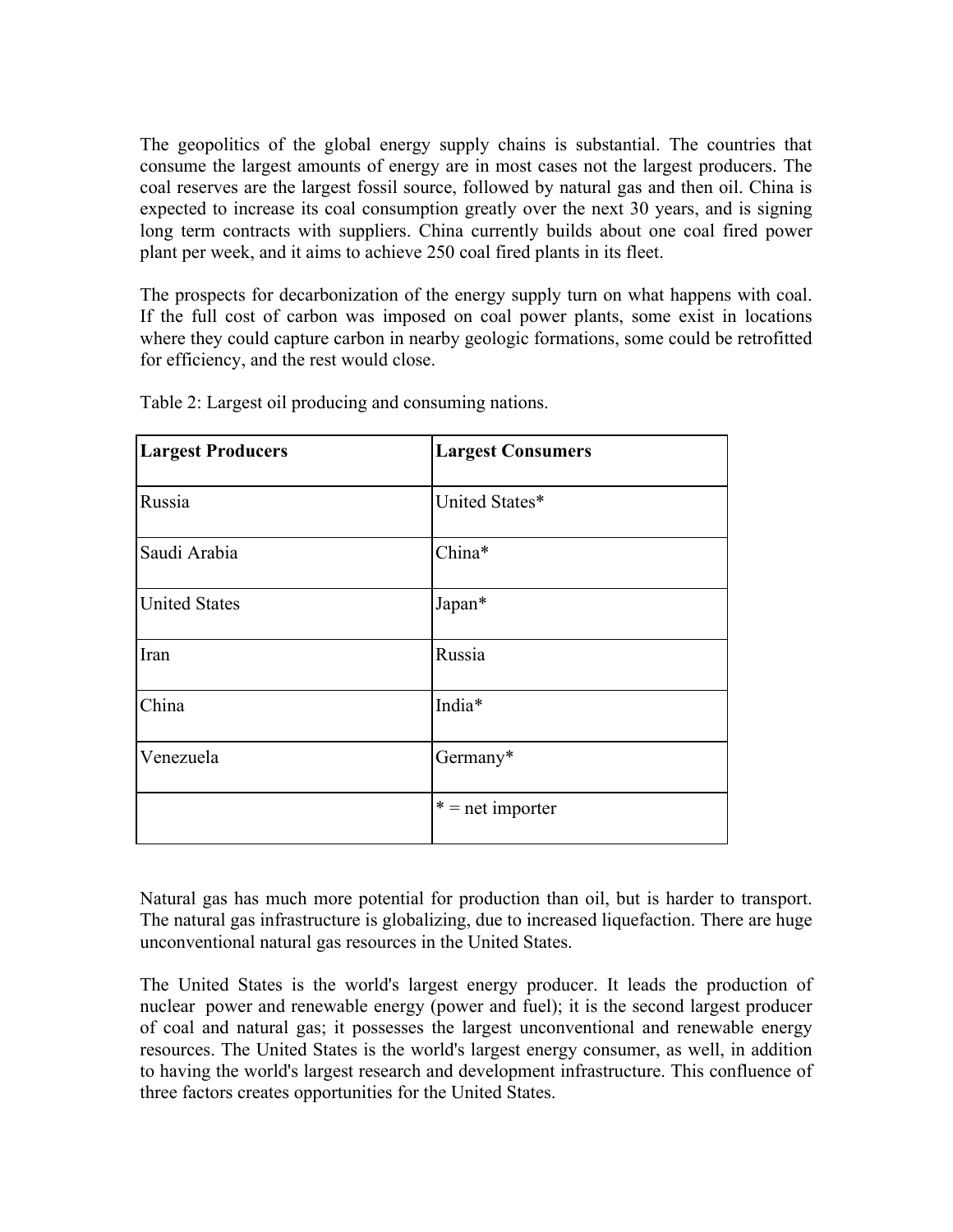Energy demand in the future will be largely driven by megacities, which are metropolitan areas with more than 20 million people. Megacities are expected to encompass eighty percent of projected population growth. Such cities are not self sufficient and must import food, water, fuel, and so forth. There are twenty four megacities in the world, but only four of them exist in OECD countries. The transportation infrastructure that megacities adopt will have important impacts on fuel demand.

New nuclear power plants are being built in countries other than the United States, which possesses the largest fleet. However, no new nuclear power plants are being built in the United States. As they age and are eventually retired, what will replace them? With fossil and nuclear energy supply technologies, capital cost is expended at the beginning of the project, and then fuel must be purchased on a regular basis. With renewables, the cost of the energy is paid almost entirely at installation (apart from maintenance). Land use is important factor in the development of the energy system. For example permits for power lines can become a big political issue (e.g. due to NIMBY opposition), and mountaintop removal mining of coal has important environmental and social effects. The demand side of the energy system is the most important for effecting change. Efficiency, even though it is partly built into most model forcasts, can still make a large impact. Solar energy could have a huge impact due to its large resource size.

# **Energy Technology and the Implications for Sustainability**

# *Fundamentals*

Technology, business, and politics are three drivers of the energy system. The interaction between these three drivers leads to complexity (e.g. path dependence in amount of effort and capital required to change the system). The huge scale of the energy system means that even changes of one percent are large.

Figure 2: Basic components of the energy ecosystem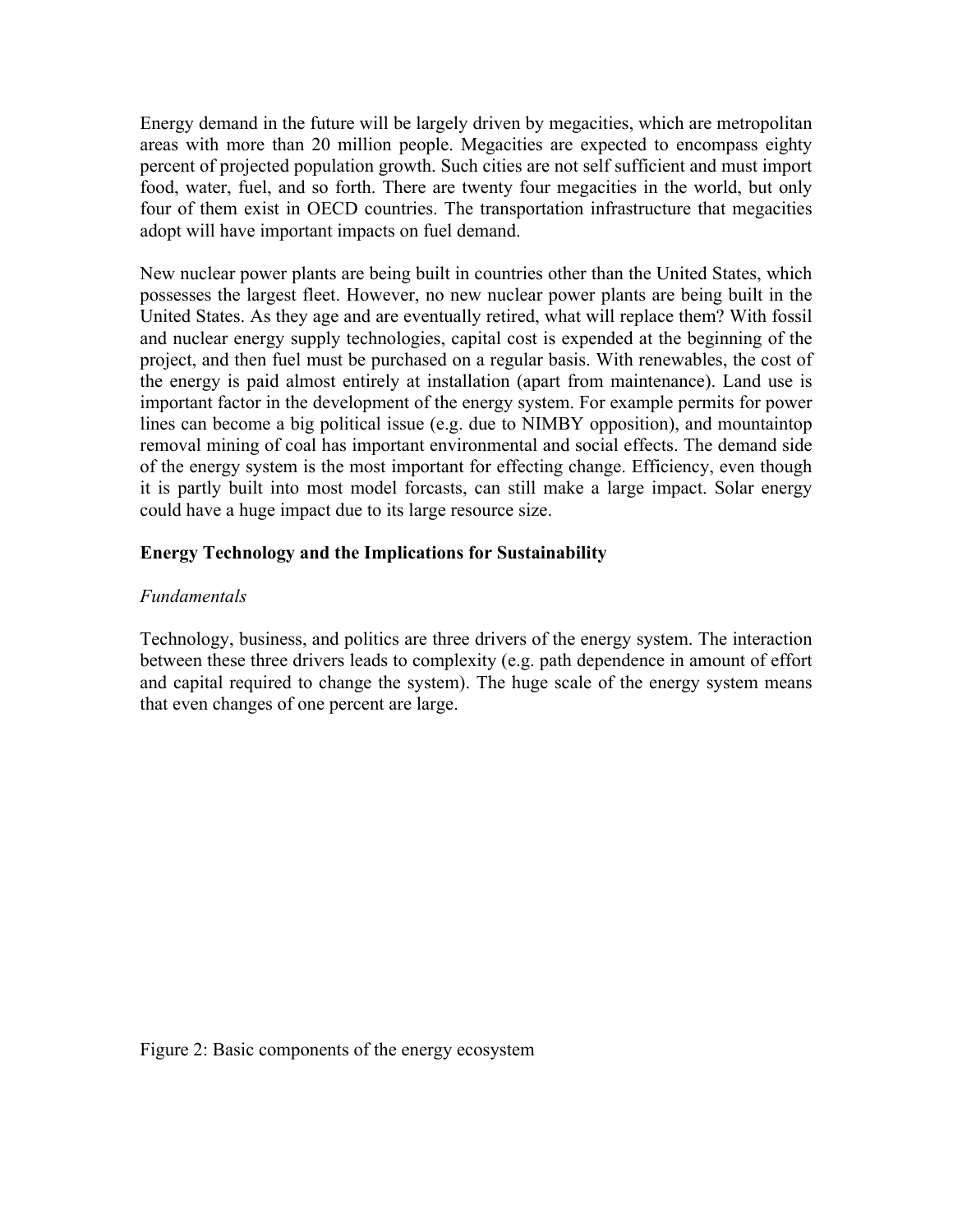

The component technologies (transformers, engines, power electronics) are linked into application systems and processes (such as manufacturing, policy creation, etc). Both component technologies and these application systems are linked to integrated delivery structures (electric grid, oil and natural gas pipelines, shipping fleet that carries fossil fuels).

Figure 3: Basic example of pathways of production to consumption of electricity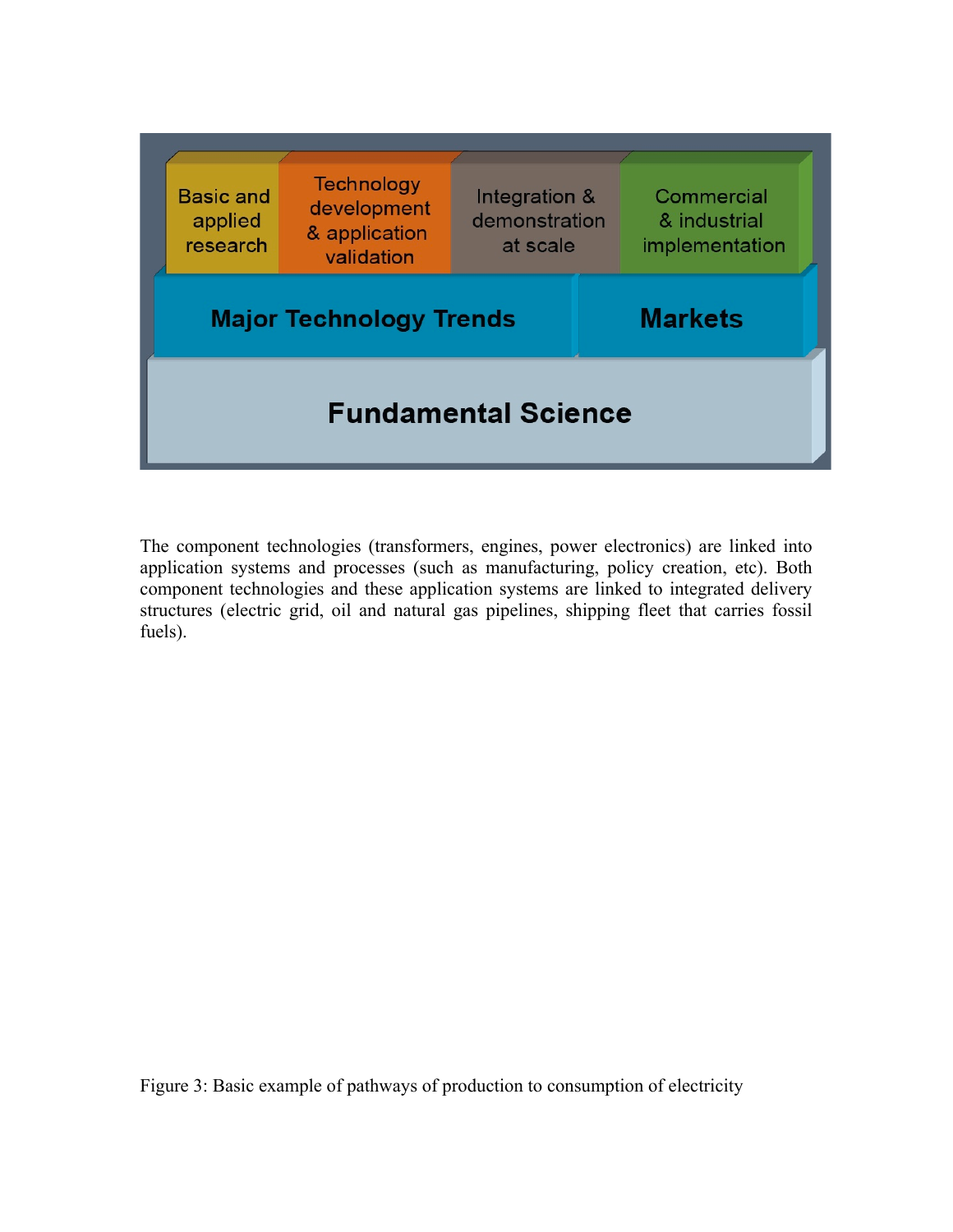

Large scale energy technologies go through a process, which can take on the order of ten years. At each step in the process the capital investment required increases by an order of magnitude. Bench scale prototypes and basic research and development cost on the order of millions US\$, pilot plants cost on the order of tens of millions US\$, demonstration scale projects cost on the order of hundreds of millions US\$, and full scale production (needed to reach even one percent scale) costs billions US\$. Many technologies become stalled in their development between the pilot plant and demonstration scale stage.

There are diverse participants in the the system of energy technology development, including governments, universities, non profits, established industry, venture capitalists, and startup companies. To transfer technology from research labs up through the process of implementation, the interests of the various actors must be aligned at each step. Each actor has different motivations, business models, and time frames over which they act. The culture of the participants is a crucial factor that affects the "impedance mismatch" at each step in the development and implementation process. This mismatch is reflected in the following aphorism: academia converts money into knowledge, and industry converts knowledge to money.

#### *Opportunities*

Three transcendent technologies will intersect with the energy system in the future. These are information technology, molecular technology, and advanced materials technology. The military (and the defense industry surrounding it) is the primary funder of technology trends. The U.S. military is currently the largest buyer of renewable energy in the U.S.

The advancement of information technology has been driven by the increasing computing power described by Moore's law. This increase has led to an explosion of data, and connections between people that have changed social behavior already. The integration of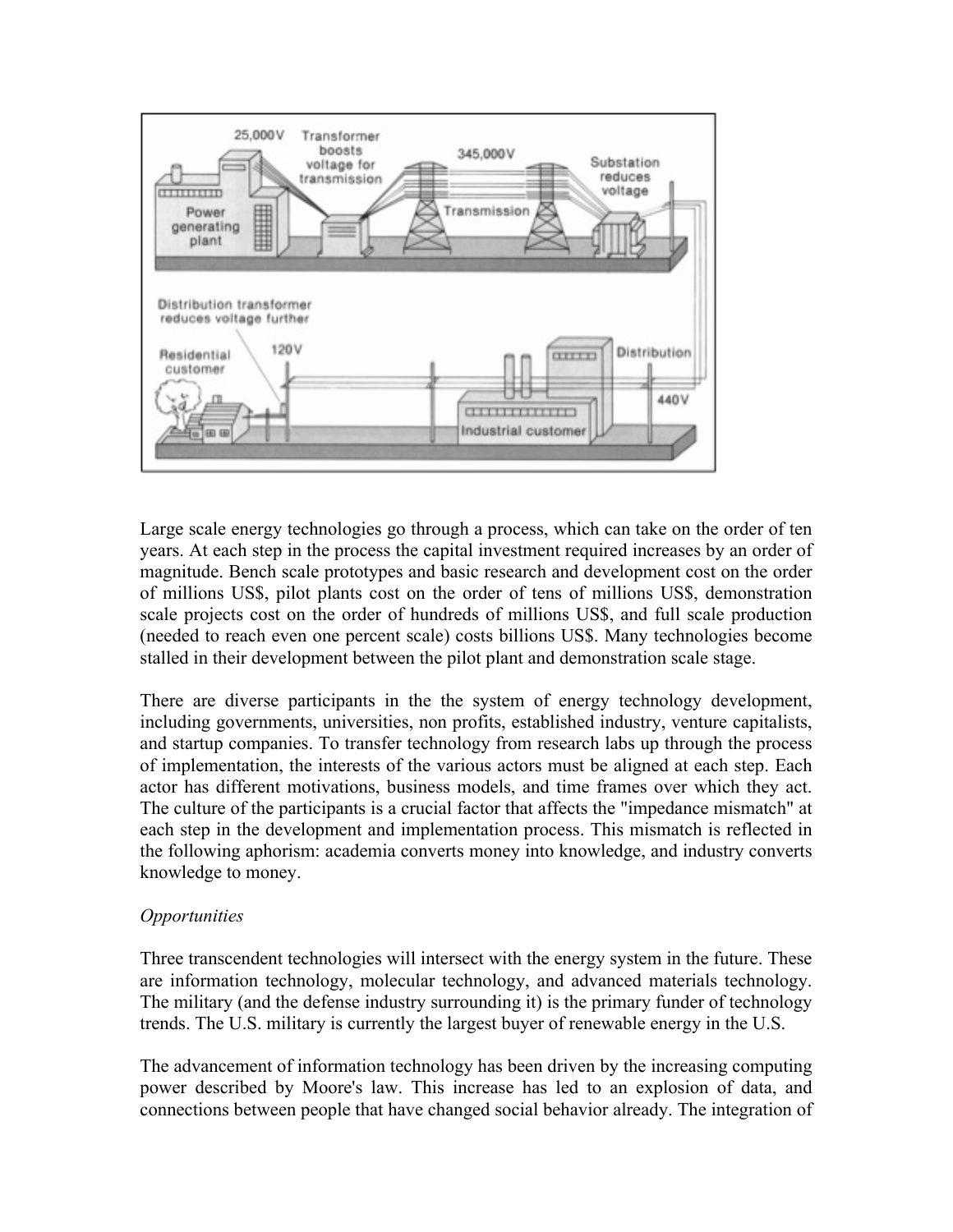information technology into the energy system, enabled by these advances, has been driven by need to both increase the efficiency of energy supply chains and manage their complexity. The merger of the information technology system and the energy system in a smart grid would be the combination of the two largest infrastructure systems in use today.

The processing power of this information technology could allow sensors to be placed throughout the built and natural environments to monitor energy use. The processing power also enables mobile robots to be used in much larger numbers than before. They are already seen in warehouses and deployed on military operations, hospitals, and homes (e.g. robot vacuums and floor cleaners). The power used by mobile robots could, as their stationary brethren before them, become a relatively small but significant source of energy demand (as the data centers that make up the internet have become).

The increasing complexity of the energy system will require a sophisticated layer of computer control between the actual machinery of the system and the human operators, because the volume of data collected by the system and the speed with which it is collected will overwhelm any human. Therefore the system will have to be partially controlled by machine, and only certain metrics will be ordinarily displayed to the operators. The complexity of the energy system, particular the electric power system, will be driven by the likely adoption of a smart grid that can partially control demand, as well as increased use of more variable power producing installations such as wind and solar farms.

The use of information technology in the smart grid will increase the possibility of electronic attacks against the grid. The increased number of elements in the smart grid may lead to instabilities; this development has led to a revival of nonlinear systems theory to attempt to forestall such failures. The integration of more information technology into the electric power grid, once completed, will not be undone. Historically once digital technology is integrated into a technical system, it is not removed.

Advances in molecular transformation technology (i.e. chemistry, broadly defined) will allow allow humans to more easily transform diverse feedstocks into desired products. These processes include both traditional thermo-chemical processing along with biology, including synthetic biology. Synthetic biology refers to the creation of standardized biological components (strains of bacteria and gene sequences) that can be combined together in controlled ways to produce specific products, such as fuel. Thermo-chemical and biological processing of fuels and lubricants will likely converge some time in the future.

Feedstock diversification is being driven by demand due to changes in the number of automobiles (e.g. driven in part by changes in social norms) and more strict fuel standards, and is enabled by advances in information technology, chemistry, and advanced materials. Green supply chains and super efficiency are being driven by standards, capital efficiency, lower operating costs, and expanded markets. They are enabled by universal spread of information technology, advanced materials, and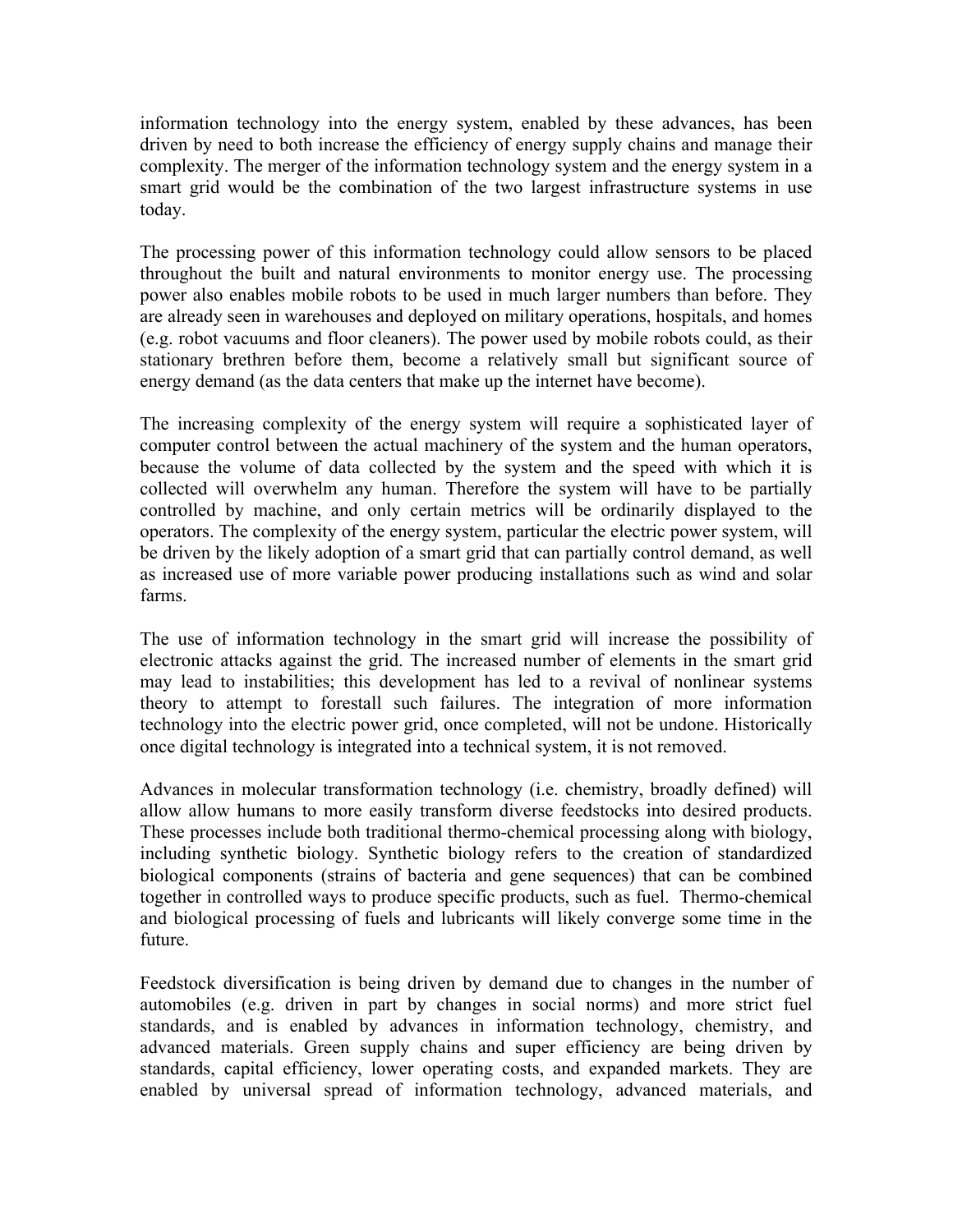manufacturing. The decarbonization of coal is driven by the large installed base of coal fired power plants and the large coal resource, carbon regulations, and possibility for synthetic fuels. The enablers of this technology are advances in separation and purification technology, and conversion and molecular transformation technologies.

Opportunities pushed the adoption of energy technology, not the other way around. Just because a new technology is developed does not mean that it will be deployed into the energy system. The technology must do one or more of the following: improve economic performance, extend existing resources or substitute (in a simple way) for an existing resource, diversify demand options, or manage carbon at scale. Energy research is funded approximately three-fourths by industry and one fourth by public means. The government has a key role in developing science and technology trends that contribute to technology for the energy system.

Necessity and performance of technology is not sufficient for it to be adopted. Substitution markets are much more difficult to enter than growth markets. There are evolving finance and business models for efficiency, renewable sources, and resource switching. Standards are more important on the demand side. Energy is typically a commodity, but it might be branded by emphasis on reliability or "green power".

#### *Next Wave*

Some of the next wave of energy technology includes electrical storage at scale, the use of carbon dioxide as a feedstock, resource switching, and new devices that will be consumers of electricity. Lock in effects are important in the energy system; we drag our history along with us in the energy system. Water is important: energy manages water, and water manages energy. It is hoped that the sustainability focus will broaden beyond carbon to include water, food, and other issues.

Figure 3a and 3b: Average age of nuclear (a) and coal (b) plants in the United States